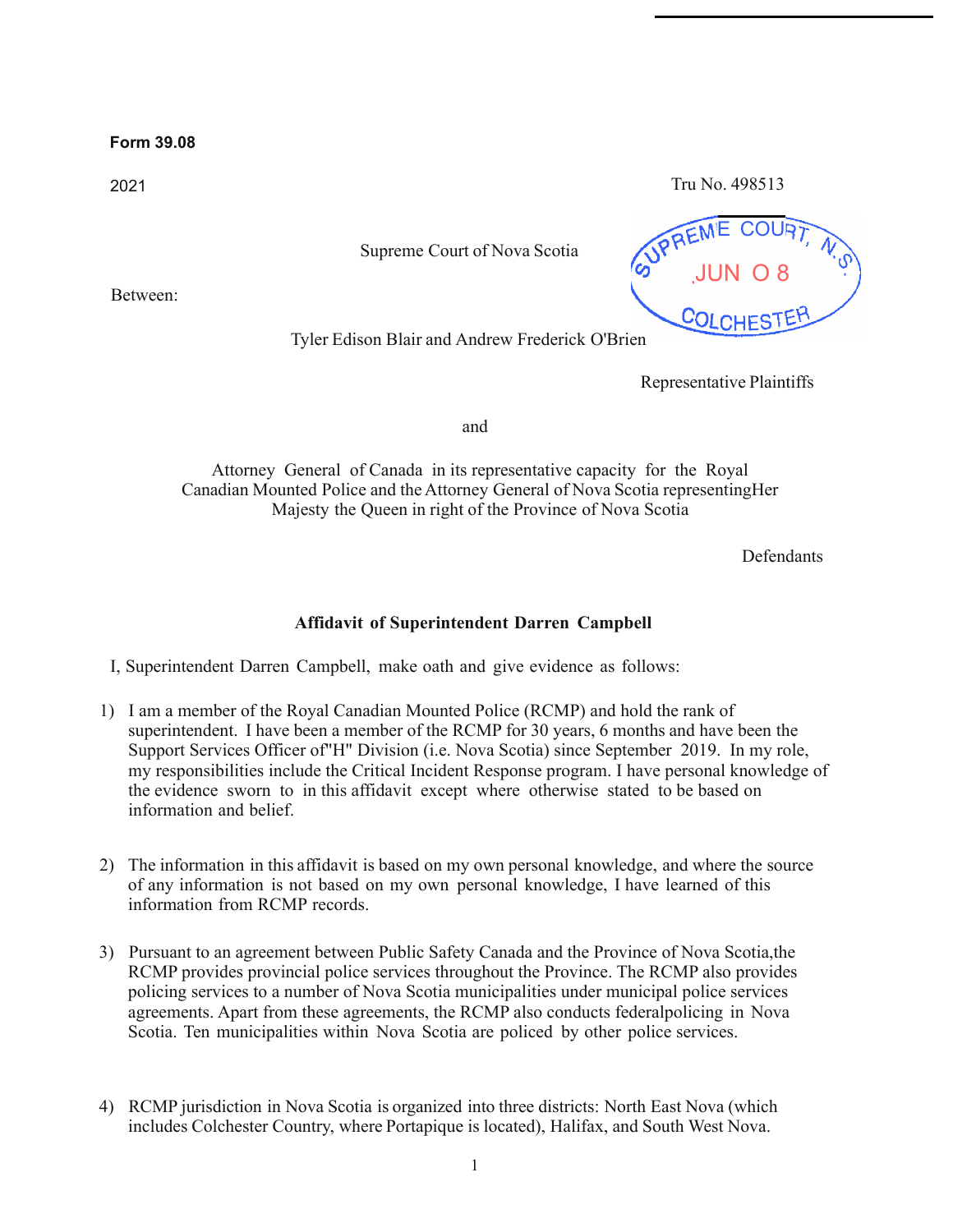There are currently more than 1000 RCMP members in Nova Scotia.

- 5) Colchester County comprises approximately 3,600 square kilometers and has a population of about 50,000 people. There are four RCMP Detachments in Colchester County: Bible Hill (46 kilometers away from Portapique), Millbrook (41 kilometers away), Stewiacke (63 kilometers away) and Tatamagouche (67 kilometers away). Other RCMP detachments in the area include Parrsboro (55 kilometers away from Portapique), Oxford (58 kilometers away), Springhill (67 kilometers away), Pugwash (70 kilometers away), Amherst (94 kilometers away), Stellarton (93 kilometers away), and Pictou (102 kilometers away).
- 6) Portapique is a small rural community bordered by the Portapique River and the Bay of Fundy. It is comprised of approximately 50 residences, many on large rural acreages, some are fulltime residences and others are seasonal cottages. The community is accessed from Highway 2, which is a secondary rural highway. The community itself has no paved roads, only gravel roadways with no sidewalks or streetlights. Street names and house numbers are generally not obviously marked. The terrain is heavily wooded.
- 7) On Saturday April 18, 2020 at about I 0:0 l pm, the first 911 call was received reporting a shooting in Portapique. The caller reported that her husband had been shot by her neighbor.The caller added that her neighbour is a denturist and that there was a police car or police cars in the driveway and that the man had a 'big gun'. RCMP units were dispatched beginning at 10:04 pm and the first RCMP unit arrived in Portapique from Bible Hill Detachment at 10:26 pm.
- 8) The first RCMP member on the scene encountered a survivor who reported he had beenshot by an individual he believed to be his neighbour. Further 911 calls suggested the suspect was driving a car like a police car.
- 9) By 10:34 pm, four RCMP units were on the scene, a roadblock had been established at theroad into Portapique from Highway 2, the shooting victim had been provided first aid andan ambulance had been requested for the shooting victim.
- 10) Initially, two RCMP members entered Portapique on foot in search of an active shooter, pursuant to their Immediate Action Rapid Deployment ("JARD") training. IARD is the swift and immediate deployment of law enforcement resources to an on-going, life threatening situation, and applies to situations where on-duty members must respond to an active threat. These members encountered a scene involving several structure fires and heard gunshot sounds. A third RCMP member joined the first two members minutes later.The remaining RCMP member maintained the entry and exit point into Portapique and stayed with the shooting victim.
- 11) At about 10:35 pm, a senior member of the North East Nova RCMP management team was made aware of the situation in Portapique. This notification was provided by the on-duty Risk Manager who is a senior non-commissioned officer responsible for monitoring ongoing police operations from the RCMP CommunicationsCentre, which at that time waslocated in Truro, Nova Scotia. During that conversation, RCMP North East Nova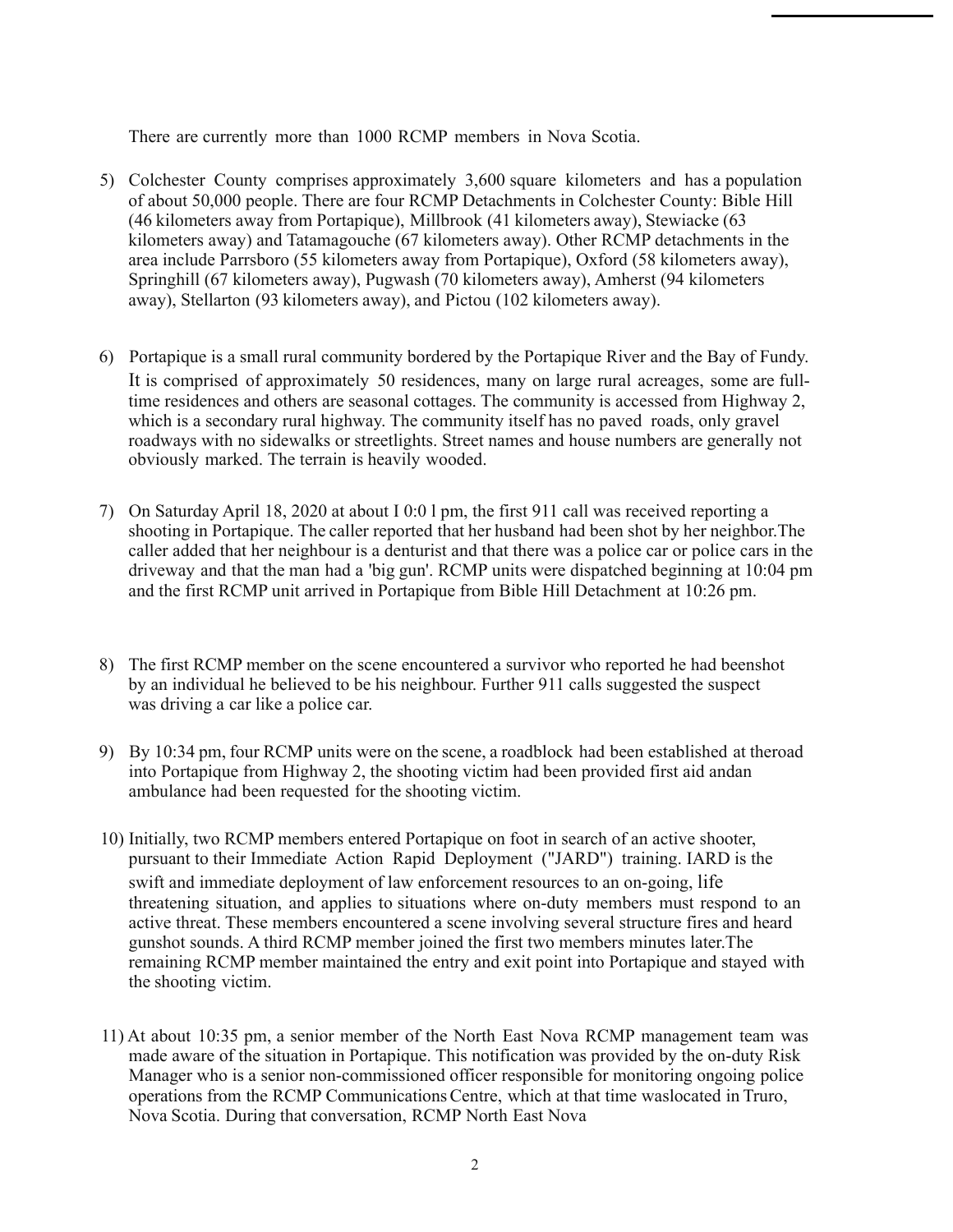management requested that all RCMP units be accounted for, that available resources be assigned to the response and containment, that RCMP Air Services be contacted, and that arrangements be made to activate the Nova Scotia RCMP Critical Incident Program.

- 12) By 10:41 pm, the initial RCMP IARD members located a burning white Ford Taurus decommissioned police cruiser in the driveway of one of the burning buildings. About a minute later, RCMP North East Nova Command contacted the on-call Critical Incident Commander to request activation of the Critical Incident Program.
- 13) A critical incident is an event or series of events which, by their scope and nature, require a specialized and coordinated tactical response. The Critical Incident Program can be scaled to respond to a variety of critical incidents depending on their nature. Critical incidents are commanded by an accredited Critical Incident Commander, who isresponsible for the overall command of the incident and all related resources.
- 14) The Critical Incident Program includes Critical Incident Command staff, the Emergency Response Team ("ERT"), police service dogs, crisis negotiation team, emergency medical response team technicians, tactical radio operators, explosive disposal unit and a variety of specialized technicians that support these units.
- 15)The ERT is a highly trained and equipped specialized police tactical unit which is deployed in the most critical and high risk incidents. RCMP ERT members are trained across Canadato the same standards and with the same specialized equipment. This ensures inter operability between RCMP ERT teams.
- 16) I am responsible for approving requests in Nova Scotia to initiate the Critical Incident Program. At 10:46 pm on April 18, 2020, I was contacted by the on-call Critical Incident Commander who provided me with some details pertaining to the incident in Portapique. I approved the full Critical Incident Program to respond in Portapique. The ERT team was directed to travel directly to Portapique from its base at RCMP HQ in Halifax.
- 17) By 10:45 pm, there were five RCMP units on the scene in Portapique and seven more RCMP units were en route to Portapique. At about 10:49 pm, the RCMP members who had formed the IARD team discovered a deceased victim on Orchard Beach Drive in Portapique.
- 18) Shortly thereafter, the IARD RCMP members saw someone approaching in the darkness, carrying a flashlight. When the RCMP members prepared to engage the individual, who they suspected might have been responsible for the fires and gunshots, the individual turnedoff the light and ran into the woods. A second deceased victim was located shortly thereafter.
- 19) At about 11:10 pm, additional gunshot sounds were heard by the IARD RCMP members. At about the same time, the RCMP operational telecommunications centre initiated call-out procedures to obtain aerial support with forward-looking infrared radar capabilities from RCMP Air Services in Moncton, New Brunswick, where the service is located for the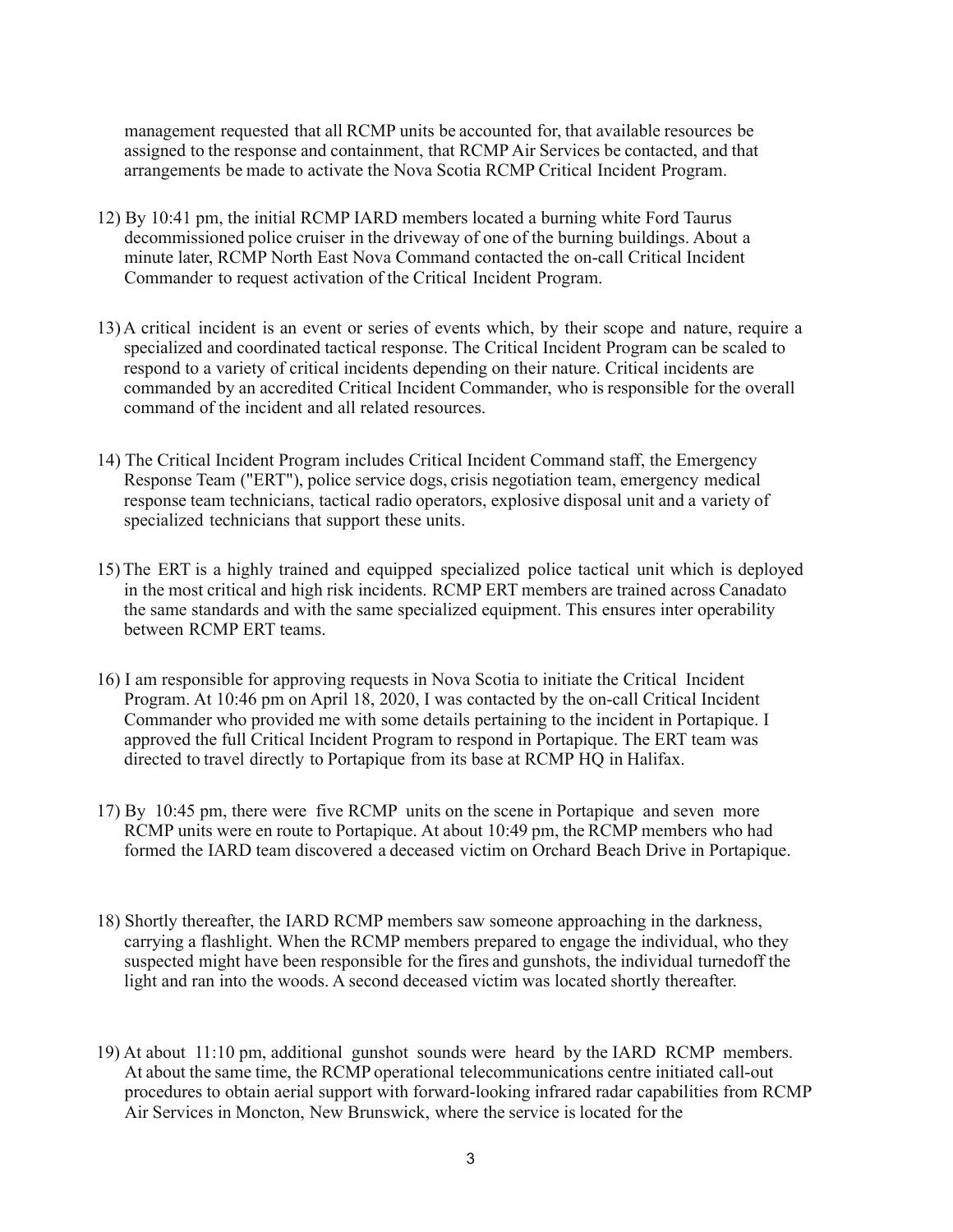region. At about 11:16 pm, RCMP Air Services reported that the RCMP helicopter was grounded for maintenance. As a result, additional inquiries to secure air support were made with the Joint Rescue Coordination Centre - Canadian Forces and Canadian Coast Guard as well as the Nova Scotia Department of Natural Resources

- 20) Additional gunshot sounds were heard by RCMP members in Portapique at about 11:20 pm.
- 21) At 11:32 pm, the RCMP issued a message on Twitter advising that the RCMP were in Portapique and asking the public to avoid the area, to stay in their homes and to lock their doors. RCMP Operational Communications Centre staff were also using the "911 map" (a reference that provides phone numbers associated to house addresses) to call residents in the area and advise them to shelter in place. Shortly thereafter, 911 callsreported suspiciousactivity in the southernmost part of Portapique. RCMP members moved to that area.
- 22) Between 11:40 pm and 11:45 pm, RCMP members reported that they heard more gunshotsand encountered another house on fire. At about 11:55 pm, a witness told RCMP members in Portapique that there might be multiple shooters.
- 23) By midnight, there were 23 RCMP units at the Portapique scene. Shortly after midnight on Sunday, April 19, 2020, the RCMP were in contact with Truro Police Services, which advised that the Colchester County Hospital was in lockdown due to the shootings in Portapique. This is a standard procedure when hospitals receive victims of gunshot wounds.
- 24) The RCMP members on the Portapique scene included members who had stopped and issued a summary offence ticket for speeding to Gabriel Wortman (hereinafter "the gunman") on February 12, 2020. At the time of the traffic stop, the gunman was driving awhite 2013 Ford Taurus decommissioned police cruiser with reflective tape on the rear bumper. At that time, one of the RCMP members took a photo of the gunman's driver's license, vehicle and the speed radar reading.
- 25) When witnesses described that the gunman was driving a car that resembled a police car, the member recalled the traffic stop, and circulated the photograph of the gunman's license,speed and the rear of his Ford Taurus vehicle. Shortly after midnight, this photo was provided to some RCMP members on scene as well as the Critical Incident Commander.
- 26) Background/criminal record queries were conducted on the gunman. These queries did not reveal any significant information. The RCMP learned that there were no recent entries forthe gunman on the Canadian Police Information Centre ("CPIC") database and that he did not have a firearms possession and acquisition license. At approximately 12:45 am, the RCMP requested that Halifax Regional Police conduct a drive-by and surveillance on a Dartmouth denturist business/ residence associated to the gunman.
- 27) At approximately 12:49 am, the first RCMP ERT members arrived on the scene in Portapique. At the same time, RCMP "J" Division (New Brunswick) advised that one of itspolice service dogs and handler teams was also en route to Portapique.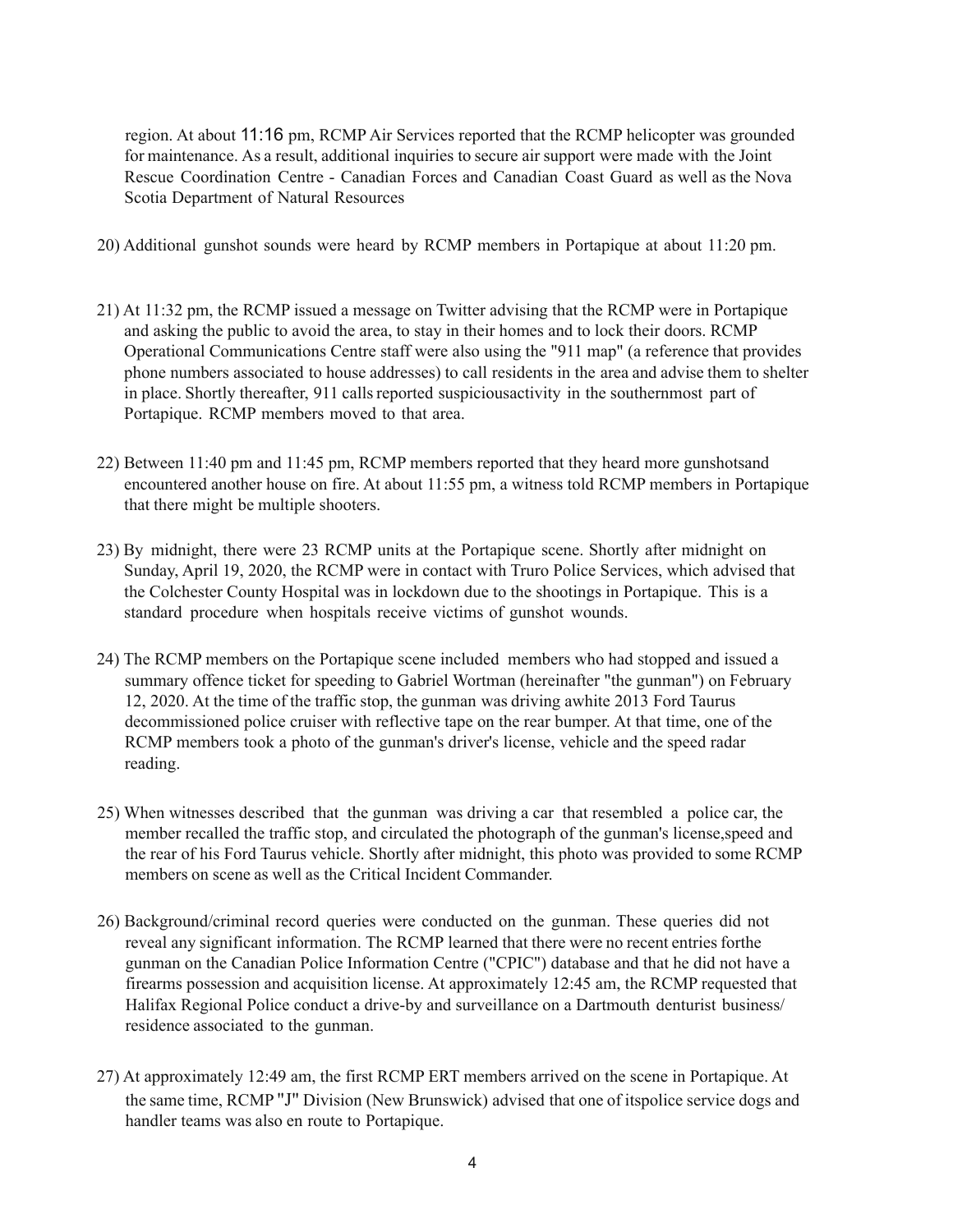- 28) RCMP learned that the gunman was associated to residences in Portapique and in Dartmouth. The RCMP began to infonn other police forces of the gunman's identity and the incidents that were taking place in Portapique. 'Be-on-the-lookout' ("BOLO") notices for the gunman were prepared and disseminated to all police agencies and provincial peace officers. The BOLO included information on the gunman, that he was arrestable, should beconsidered armed and dangerous and provided information vehicles to which he was associated.
- 29) Efforts to locate the gunman continued throughout the night. By l :00 am on April 19, the RCMP had established a two kilometre lockdown around Portapique, roadblocks at four locations on Highway 2 and a command post for the Critical Incident Program response. Halifax Regional Police ERT were dispatched to the gunman's Dartmouth residence. The RCMP Critical Incident Commander had arrived at the command post and RCMP ERT had arrived in Portapique and began to search for the gunman using thermal imaging and police service dogs.
- 30)The RCMP Critical Incident Commander assumed overall control of the critical incident at 1:24 am.
- 31)At about the same time, as a result of a 911 call of reported suspicious activity, the RCMP ERT was redirected to the western side of the Portapique river across from Portapique. The ERT attended this call and cleared the area of the gunman or any suspects by approximately2:07 am and returned to the Portapique area.
- 32)At about I:58 am, RCMP were advised that the Halifax Regional Police had located a white Ford Taurus decommissioned police cruiser at the gunman's Dartmouth residence but they believed that the vehicle had not moved for some time as it had snow on it.
- 33)At about 2:19 am, more sounds of gunshot were reported in Portapique. Shortly thereafter, the person with the flashlight who had fled into the woods earlier in the evening was foundby RCMP ERT and cleared as a suspect. At approximately 2:50 am, ERT in Portapique reported hearing a single shot from small arms fire. By this time, the RCMP had identifiedthe gunman's home and warehouse in Portapique and two decommissioned Ford Taurus police cruisers, all of which had been destroyed by fire.
- 34) At approximately 3:23 am, the RCMP received reports of suspicious activity west of Portapique and west of the Portapique River. ERT was dispatched and after about thirty minutes, cleared it as a false alarm and returned to Portapique. Shortly after 4:00 am, an updated BOLO was sent which included additional information on vehicles associated tothe gunman.
- 35)Shortly after 5:00 am, ERT located two more deceased individuals. Further BOLOs were issued to all police agencies in Nova Scotia including the Truro and Amherst Police Services. Shortly after 6:00 am, the RCMP drone was in the air over Portapique.
- 36)At 6:28 am, a 911 call reported that the gunman's common law spouse, Lisa Banfield, had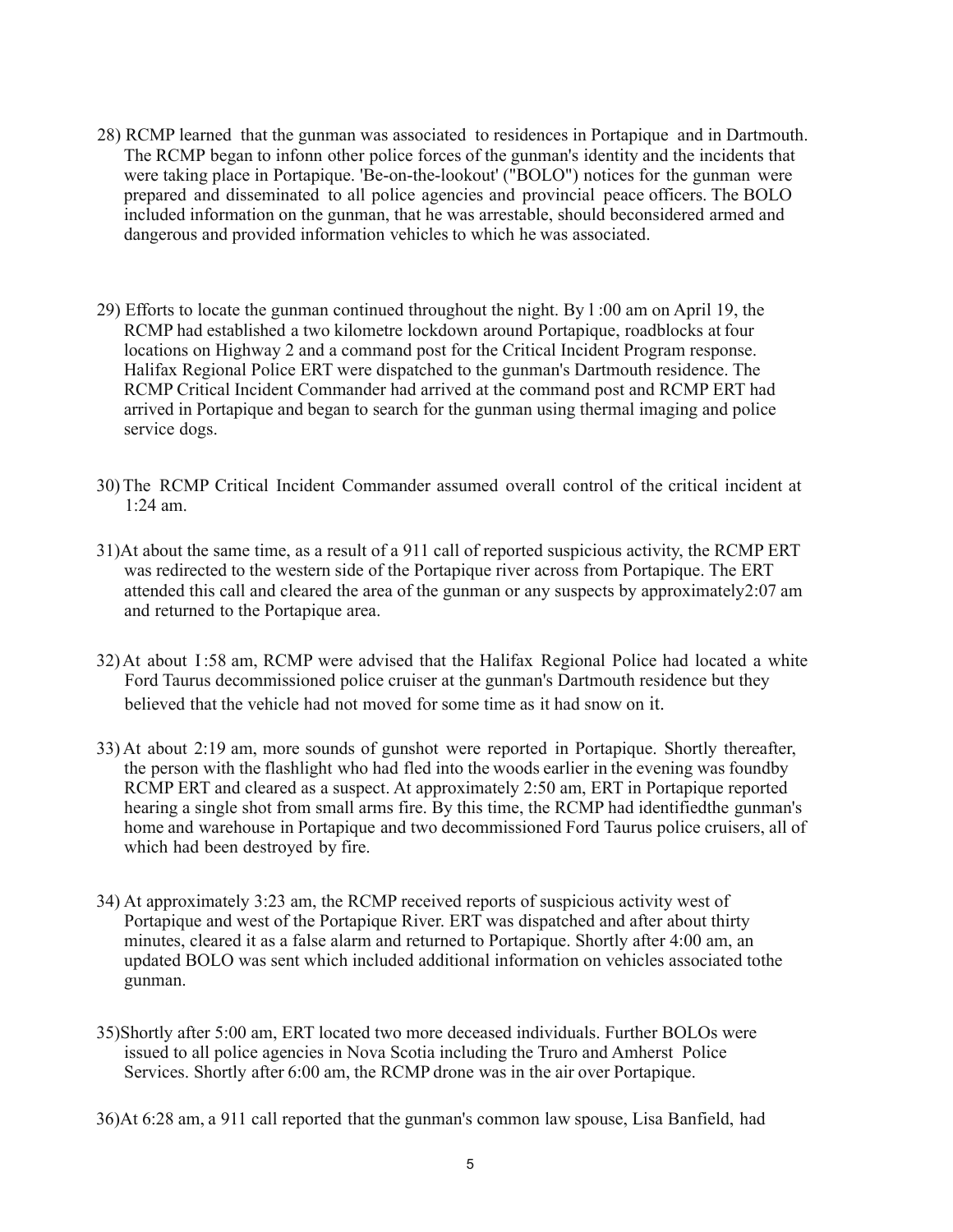emerged from hiding in the woods overnight. In addition to providing details regarding the gunman, she reported that he had loaded several firearms into the front seat of a replica RCMP vehicle, had assaulted her and that her sister may be a target. When Halifax Regional Police contacted her sister, members of Banfield's extended family shared a photoof the gunman's fully-marked replica RCMP Ford Taurus. This photo was provided to the RCMP Critical Incident Command at about 7:22 am.

- 37) Shortly before 7:30 am, RCMP ERT confirmed that there were no signs of firearms in thetwo burned out Ford Taurus former police cruisers in the driveway of the gunman's Portapique cottage and at his warehouse.
- 38) Up to this point, through computer record queries, the RCMP were aware of three decommissioned police Ford Taurus cars associated to the gunman and all three had been accounted for: two burned in Portapique and a third parked at his Dartmouth residence.
- 39) At 8:02 am, RCMP released another Twitter message of an active shooter situation in Portapique. Residents were asked to stay inside their homes and to lock their doors. At 8:33 am, a 911 call again reported suspicious activity on the western side of the Portapique River across from Portapique. The ERT investigated and cleared the call by about 8:52 am. At about the same time, the RCMP "J" Division (New Brunswick) ERT was entering NovaScotia.
- 40)At 8:54 am, RCMP released another Twitter message of an active shooter situation in Portapique advising the public there were several victims. The message named the gunman,and included his photo and physical description. The message also alerted the public that hewas armed and dangerous, and included a warning not to approach and to call 911 if seen.
- 41) By 9:05 am, the RCMP ERT was engaged in an evacuation of Portapique residents. At 9:29 am, RCMP "J" Division ERT resources were on scene in Portapique.
- 42)A few minutes later, the RCMP received a 911 call reporting a woman deceased on the roadnear Wentworth and that an RCMP car was seen leaving the scene, heading towards Truro. This incident occurred more than 60 kilometers away from Portapique. Within minutes, multiple 911 callers reported a house fire in Wentworth, further north. Some 911 callers reported hearing what they believed to be gunshots earlier and at the time of their call but did not call 911 until they saw the fire.
- 43)By about 9:42 am, RCMP general duty officers, and ERT members from Nova Scotia andNew Brunswick were en route to the Wentworth locations. The Truro Police Service was notified that the replica RCMP vehicle driven by the gunman was possibly heading to Truro.
- 44)At about 9:47 am, an RCMP member in the Glenholme area passed a marked RCMP vehicle which he believed to be the gunman, who was wearing a high visibility vest. TheRCMP member turned around in an effort to catch up to the gunman, but could not locatethe vehicle.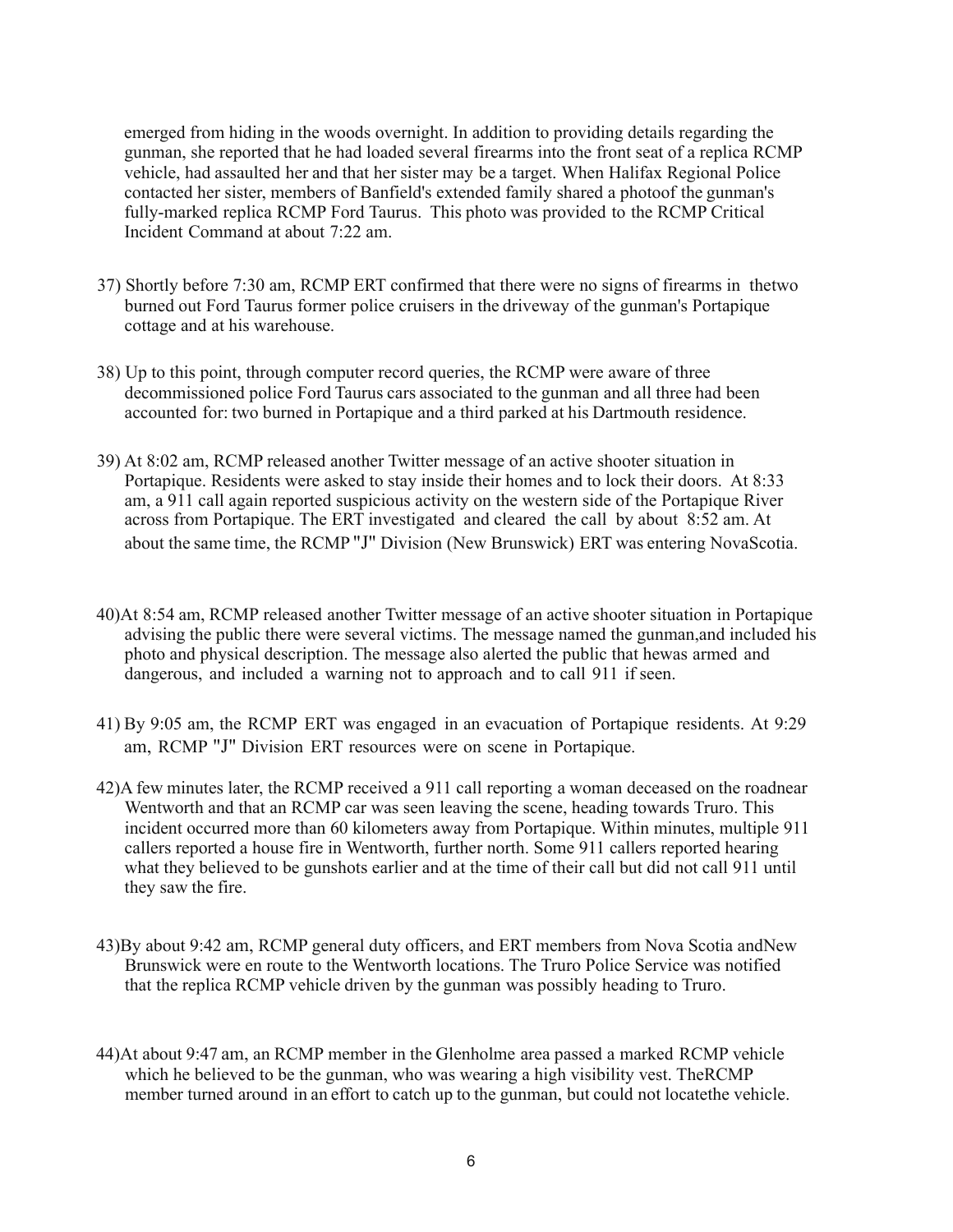- 45) At about the same time, a 911 call reported that the gunman was at the door of a residence in Glenholme. This residence was about 37 kilometers south from the Wentworth house fire scene. By about 9:52 am, RCMP members were at the Glenholme scene.
- 46) Beginning at 10:02 am, multiple 911 calls reported two women had been killed in the Debert area, about ten kilometers from Glenholme. At 10:04 am, RCMP tweeted that the gunman was in the Glenholme area and directed people to stay inside and lock their doors.The RCMP ERT was redirected to Debert and was on the scene by about 10:14 am.
- 47)At 10:17 am, the RCMP tweeted a photo of the gunman's replica RCMP vehicle with identifying call sign of 28811.
- 48) At 10:21, the RCMP tweeted the gunman's last known location was in the Central Onslow/ Debert area. At 10:37, the RCMP called Truro Police Service to advise them to secure the perimeter of Truro. The RCMP Critical Incident Commander directed RCMP resources to secure the entry and exit points to Truro along Highway 102.
- 49)At about 10:42 am, a 911 call reported that an RCMP car with the number '11' on it was travelling south on Highway 2 towards Stewiacke. RCMP general duty members and ERT mobilized to set up a checkpoint on Highway 2, north of Stewiacke towards Brookfield and along Highway 102. About three minutes later, another 911 call reported that an RCMP vehicle with markings '28811' on its side was seen on Highway 10I, between Kentville and Sackville, heading towards Halifax.
- 50) RCMP members were positioned at strategic locations along Nova Scotia highways in the Colchester area in an effort to locate the gunman. Shortly before 11:00 am, RCMP Cst. Chad Morrison was positioned at Highway 2 and Highway 224 in Shubenacadie and encountered the gunman while RCMP Cst. Heidi Stevenson was en route to Cst. Morrison's location. The gunman shot and wounded Cst. Morrison while he was positioned in his cruiser beside the highway.
- 51) Shortly thereafter, the gunman purposely targeted the police vehicle being driven by Cst. Stevenson, which was approaching his location from a highway off ramp beneath the overpass on which he was travelling. The gunman drove across the oncoming lane of traffic and enteredthe off ramp in the wrong way direction. Cst. Stevenson's vehicle and the gunman's mock police cruiser collided. Cst. Stevenson engaged the gunman and discharged her firearm prior tobeing killed. The gunman also killed a passer-by who it appears had stopped to provide assistance, set fire to the replica RCMP vehicle, and stole the passer-by's SUV.
- 52) The RCMP updated the public via a tweet at 11:04 am that the gunman was last seen travelling southbound on Highway l 02 from Brookfield, and again at 11:06 am that the gunman was now believed to be driving an SUV.
- 53)The gunman then travelled on Highway 224 to the home of a person known to him, broke into the residence, shot a dog, killed the resident, changed his clothes and stole the victim's vehicle.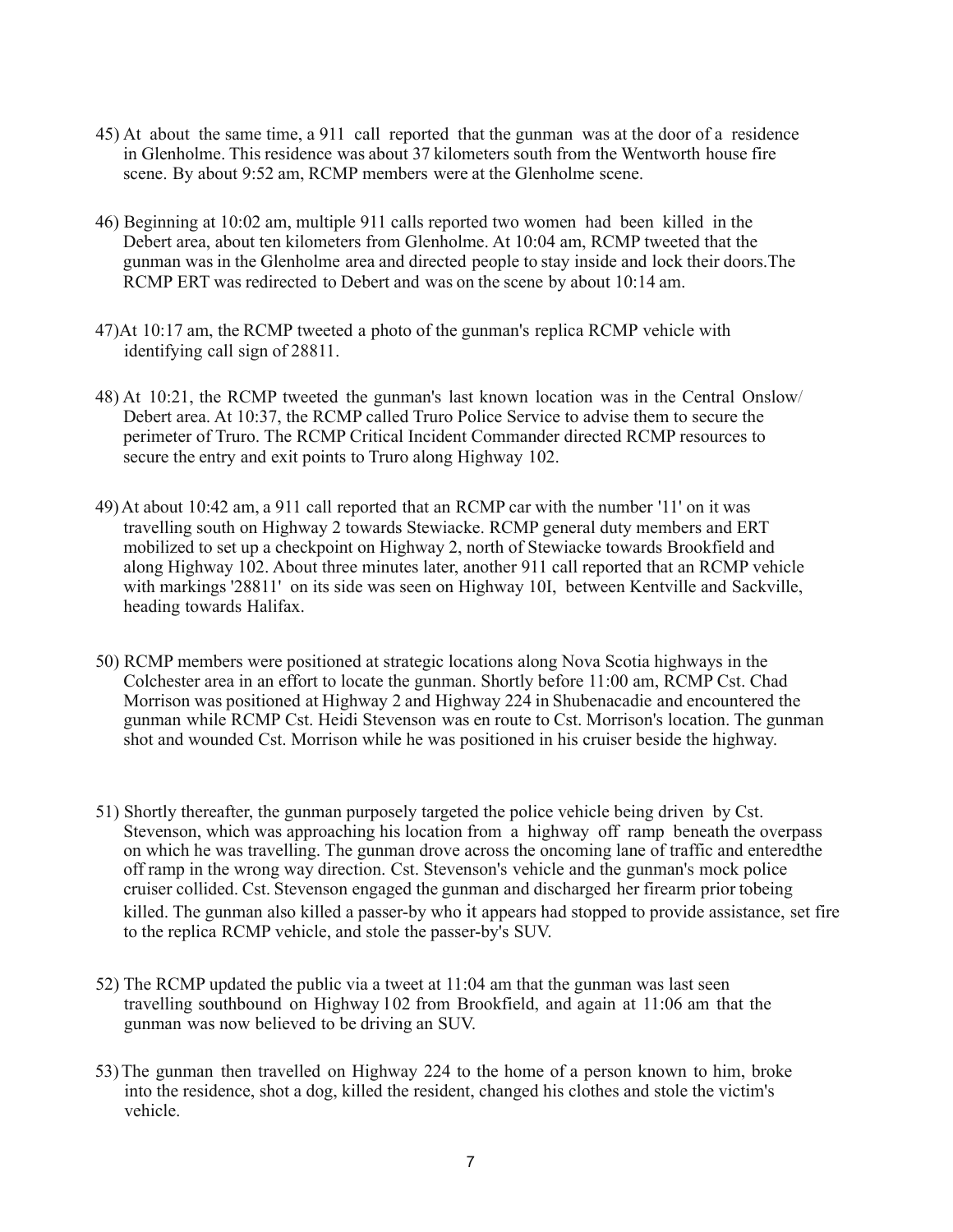- 54) Numerous RCMP and Halifax Regional Police Services vehicles were positioned in the area along the Highway 10 2/ Highway 2 corridor during this time.
- 55) Shortly after 11:IO am, a 911 call reported the gunman was in a grocery store in Truro. RCMP members attended with Truro Police assistance, however this was a false report andthe gunman was not located at the store.
- 56) RCMP members encountered the gunman at a gas station in Enfield, 23 kilometers south from the collision and murders scene in Shubenacadie. One of the RCMP members recognized the gunman, who was then shot and kiJled by the RCMP members shortly before 11:30 am on April 19, 2020.
- 57) Based on previous experience, particularly with respect to the 2014 Moncton mass shooting during which three RCMP members were killed and another two members were shot, social media posts or ' tweets' have been considered an effective way to communicate quickly with the public. This determination has been based on the direct access to social media by the police, and the fact that RCMP social media is monitored by and rebroadcast or reportedon by news media.
- 58) I am aware that, shortly before the gunman was killed, Nova Scotia provincial Emergency Management Office officials contacted the RCMP to offer the use of the province's Alert Ready system. To my knowledge, at the time of these events, no police force in Canada hadused a provincial emergency alert in relation to an active shooter event. The RCMP accepted the offer and were in the process of preparing the alert when the gunman was shotand killed by RCMP members.
- 59) At the time the gunman was stopped, the RCMP were able to confirm nine people had been killed. In total, he killed 22 people and one of the victim's unborn child, and I believe he intended to kill at least five others. Of these 27 people, it appears that 18 of them were known to the gunman, while the remaining persons were strangers.
- 60) For those victims who were known to the gunman, some were acquaintances and some were neighbours. His motivation remains unclear in several cases. For those who were strangers, it appears that some appear to have been randomly chosen by the gunman and some were targeted by the gunman because they tried to help others.
- 61) Some of the victims were travelling when they were killed or injured by the gunman. Fourteen of the victims were killed in their homes. Some of the victims were aware of the gunman's identity and that police were searching for him. In other cases, it is not possibleto determine what the victims knew.
- 62) Thirteen people were killed in Portapique on April 18, 2020. On April 19, 2020, four people were killed in Wentworth, two people were killed in and around Debert, and three people were killed in the Shubenacadie area.
- 63)Between 10:01 pm on Saturday April 18 and 11:30 am on Sunday April 19, there were